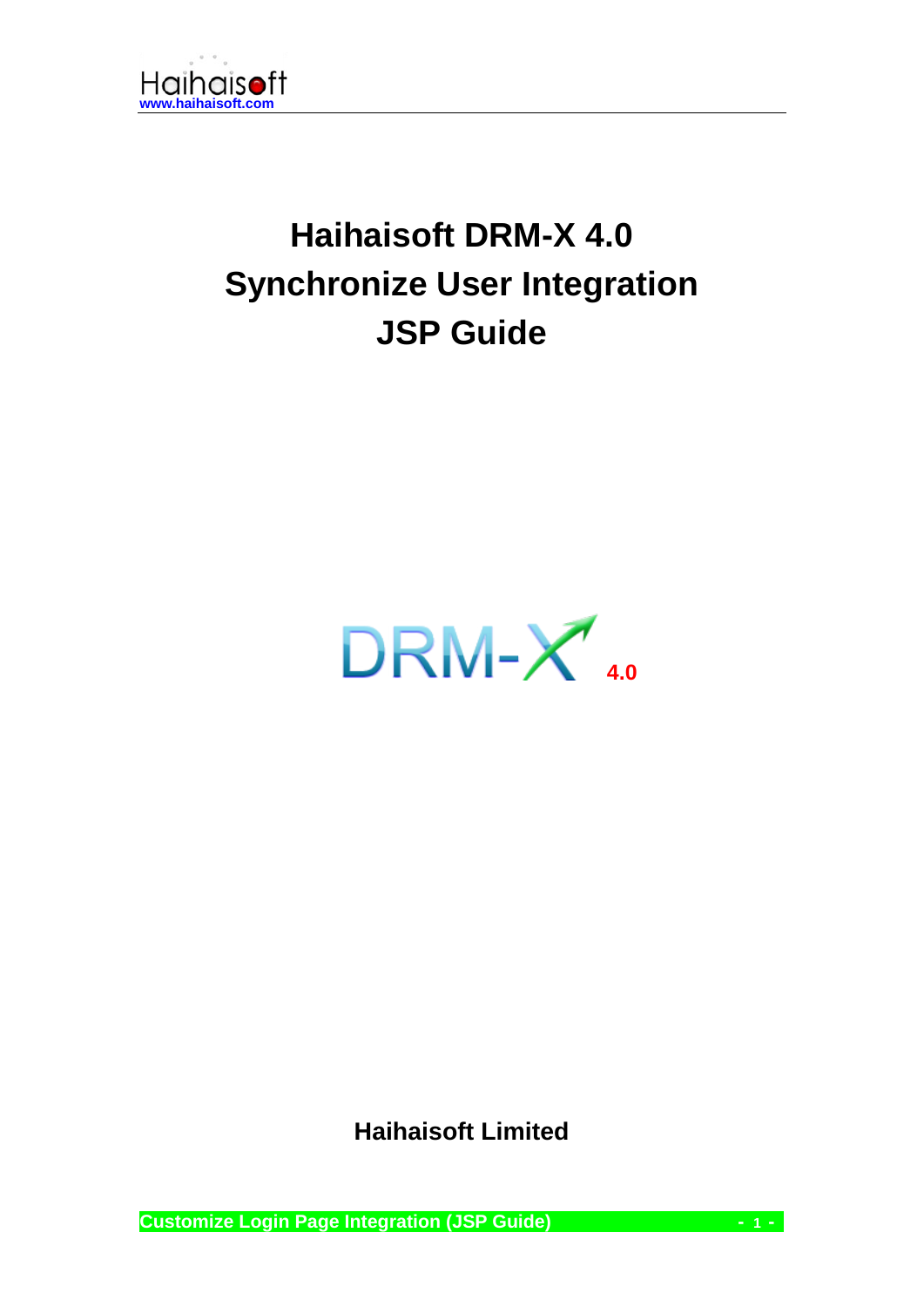

### <span id="page-1-0"></span>**Table of Contents**

| WHAT NECESSARY BEFORE INTEGRATION? 3 |  |
|--------------------------------------|--|
|                                      |  |
|                                      |  |
|                                      |  |
|                                      |  |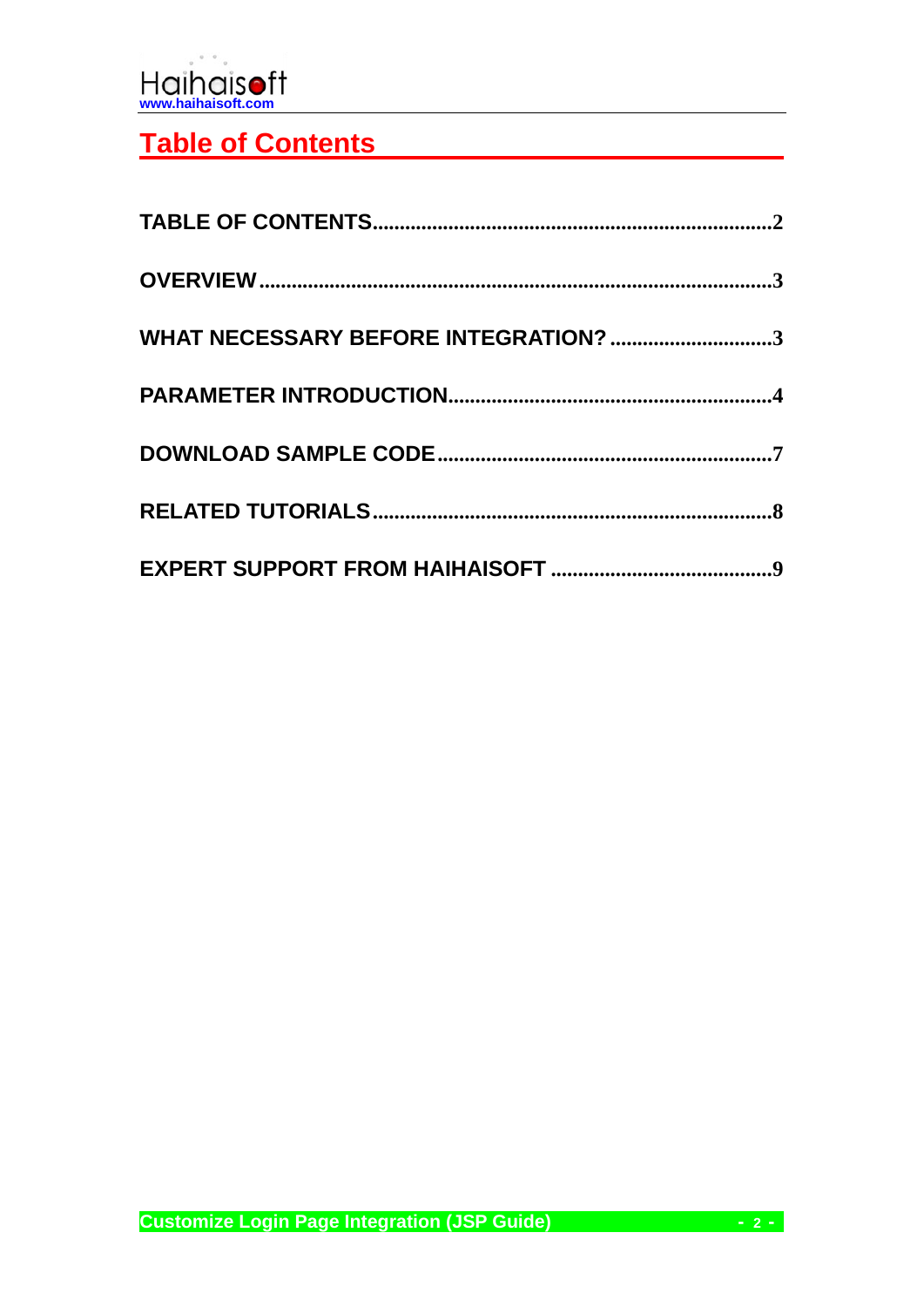#### <span id="page-2-0"></span>**Overview**

Synchronize user integration is synchronizing the users register on your website into DRM-X 4.0 platform. After being integrated, your users just need to register and login on your website to get the license for playing your contents protected by DRM-X 4.0.

DRM-X 4.0 XML Web Service provides you with the interface that you can use to synchronize your users into DRM-X 4.0 platform. All that you need to do is just to call some functions, like **AddNewUser** and [UpdateUser.](http://4.drm-x.com/haihaisoftLicenseservice.asmx?op=UpdateUser) You can get the details about DRM-X 4.0 Web Service by visiting the link: <http://4.drm-x.com/haihaisoftLicenseservice.asmx>

### <span id="page-2-1"></span>**What necessary before integration?**

#### **1. DRM-X Account**

You need to have a DRM-X 4.0 Premier, Business or Enterprise account before you can integrate with your platform. DRM-X 4.0 personal account users can manage its users on [4.drm-x.com](http://4.drm-x.com/) instead.

Click the link below to see the DRM-X Account Comparison. <http://www.drm-x.com/Fees-Compare-4.0.aspx>

#### **2. User database, login page and register page.**

You should setup a database that can store your users' information if you want to integrate with DRM-X platform. You also need to create user login page and register page for your users to login and register.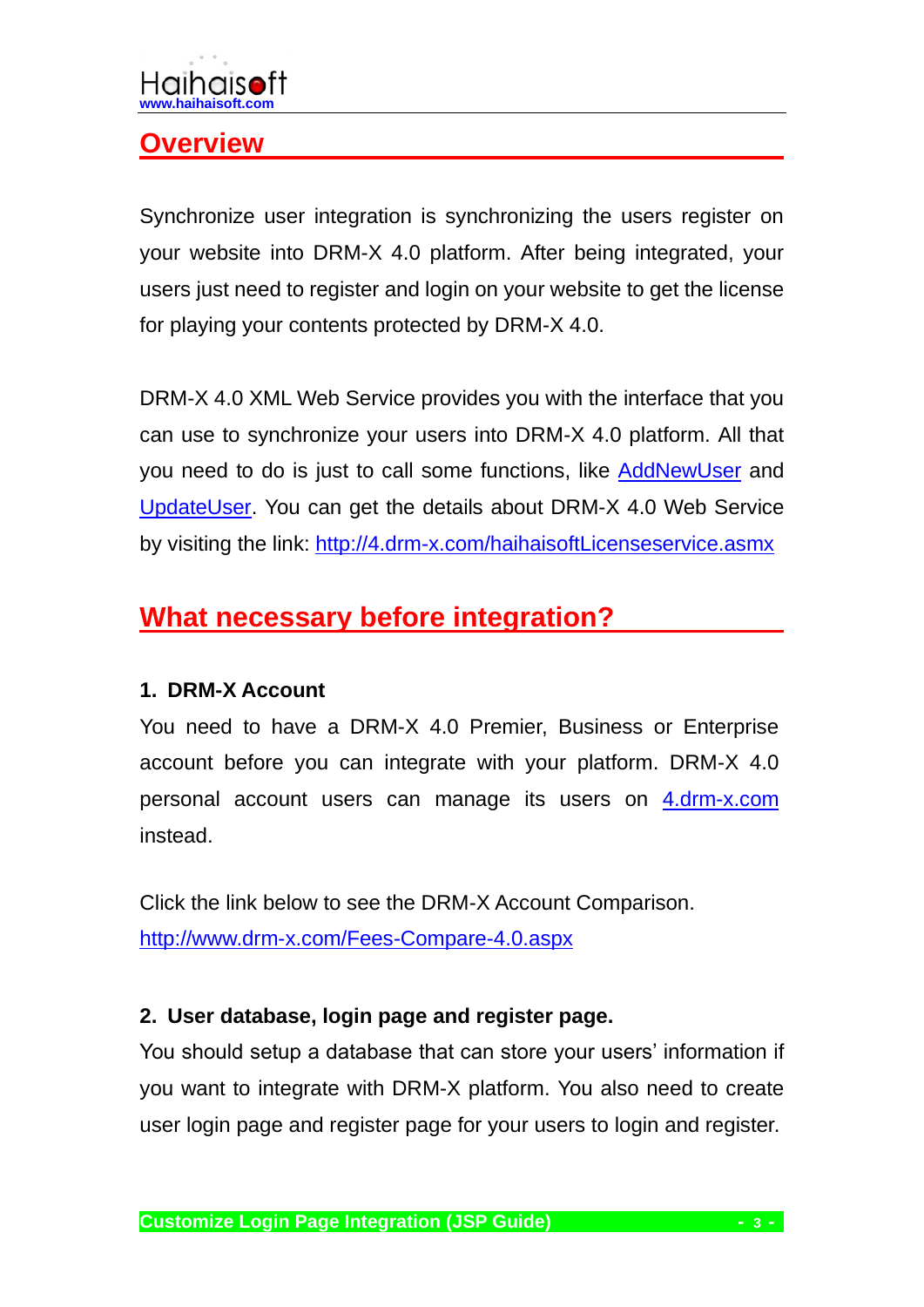## <span id="page-3-0"></span>**Parameter Introduction**

The parameter in blue color is required field. You can set the others into 'N/A' (means empty) or enter the correct value.

- ⚫ **AdminEmail:** your login Email of DRM-X 4.0 Account.
- ⚫ **WebServiceAuthStr:** the Web Service Authenticate String for DRM-X web service. The value you set here must be the same with the one on your DRM-X 4.0 account.

Steps to set:

- 1. Login your [DRM-X 4.0 account.](http://4.drm-x.com/login.aspx)
- 2. Click the **Account Settings** in the left panel and choose the **Website Integration Preferences**, as shown in the screenshot below:



3. Select **Synchronize User Integration** and enter the **Web Service Authenticate String**. As shown in the screenshot below: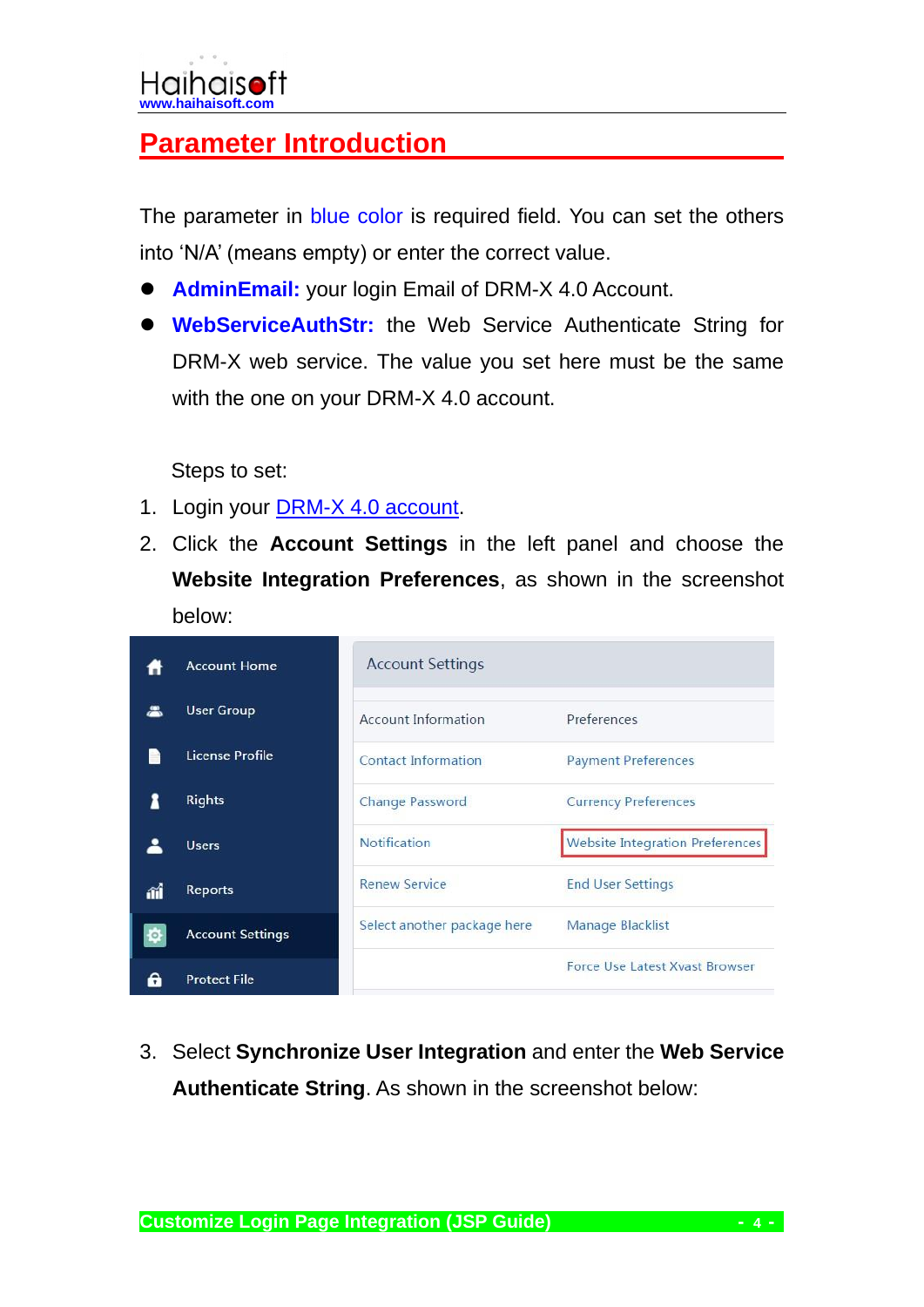

| <b>Account Settings</b>                     |                                                                                                                                                                                                                                                                                                                                                                                                                |
|---------------------------------------------|----------------------------------------------------------------------------------------------------------------------------------------------------------------------------------------------------------------------------------------------------------------------------------------------------------------------------------------------------------------------------------------------------------------|
| Profile - Website Integration Preferences   |                                                                                                                                                                                                                                                                                                                                                                                                                |
| <b>Integration Method:</b> Integration Help |                                                                                                                                                                                                                                                                                                                                                                                                                |
| ● Synchronize user integration              | ○ Custom login page integration                                                                                                                                                                                                                                                                                                                                                                                |
| (Not Recommend, only for advanced users)    | Note: Synchronize user integration is synchronize your website users to DRM-X.com your user. We<br>protect the password with strong encryption. It's secure and easy. (Recommend for most users)<br>Custom login page integration is when user acquiring license, it will pop up your website DRM login<br>window to acquire license. It requires you create a new DRM login page. It requires more code work. |
| string to access DRM-X web service.)        | <b>Please set a Web Service Authentication String for DRM-X web service</b> (DRM-X need you provide this                                                                                                                                                                                                                                                                                                       |
| aaaaaa                                      |                                                                                                                                                                                                                                                                                                                                                                                                                |

4. Click the **Submit** button below and you will get the message shown on the picture below:

| <b>Account Settings</b>                                        |                                 |  |  |  |
|----------------------------------------------------------------|---------------------------------|--|--|--|
| You have updated Website Integration Preferences successfully. |                                 |  |  |  |
|                                                                |                                 |  |  |  |
| Profile - Website Integration Preferences                      |                                 |  |  |  |
| <b>Integration Method: Integration Help</b>                    |                                 |  |  |  |
| ● Synchronize user integration                                 | ○ Custom login page integration |  |  |  |

⚫ **GroupID:** the ID of your Group created in your DRM-X 4.0 account. You can find GroupID value in Users Group of DRM-X 4.0 Account.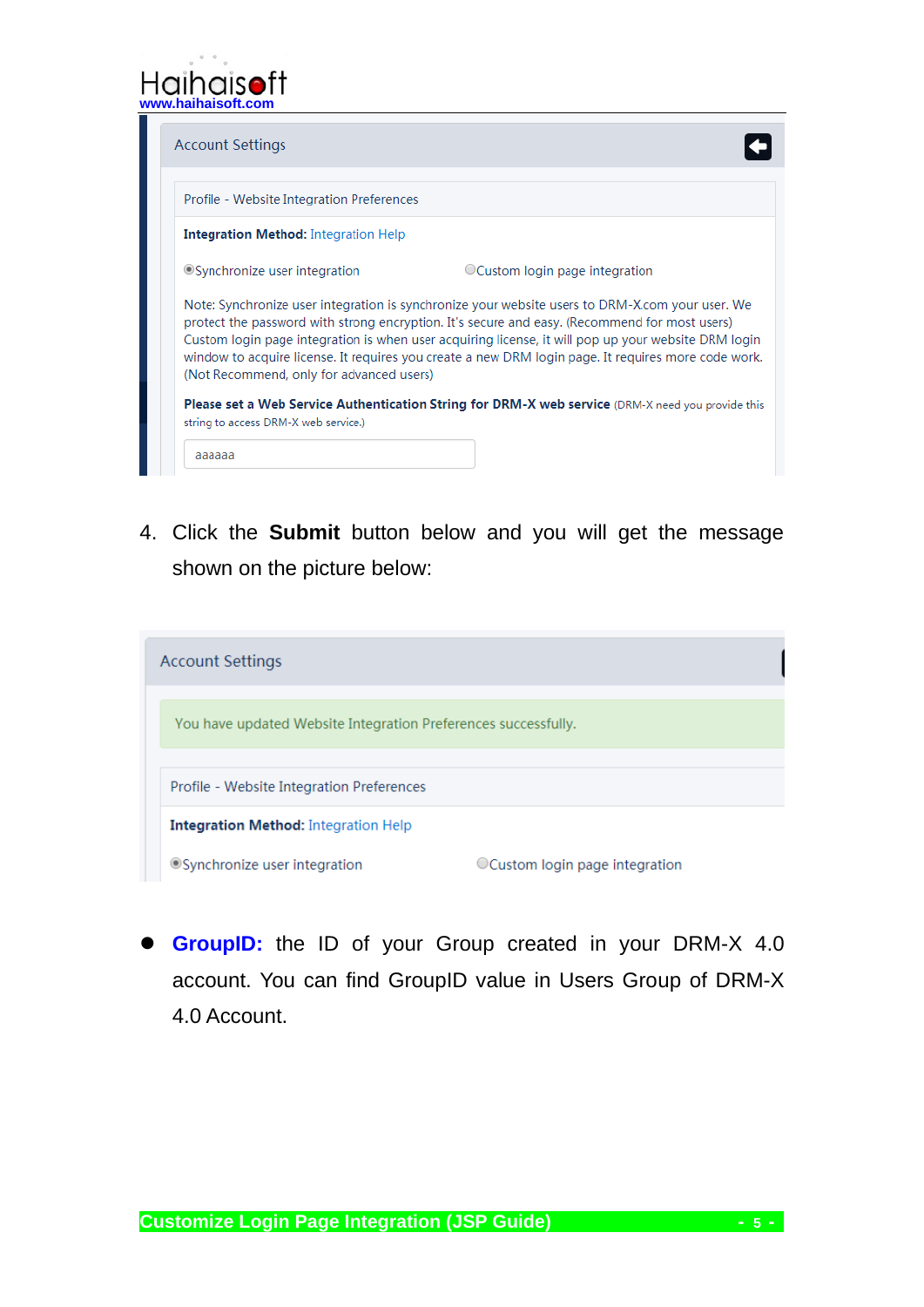| Haihaisoft<br>www.haihaisoft.com |                  |                             |  |
|----------------------------------|------------------|-----------------------------|--|
| <b>Account Home</b>              | <b>My Groups</b> |                             |  |
| <b>User Group</b>                | Group ID         | Group Name                  |  |
| <b>License Profile</b>           | 10933            | Basic Group(A sample group) |  |
| <b>Rights</b>                    |                  |                             |  |

Note: in the code you just need to enter one Group ID, and the users signed up on your website will be added into group directly. You can manually change the group they belong to in your DRM-X 4.0 account if you want.

- ⚫ **UserLoginName:** the username or unique UserID in your user database.
- ⚫ **UserPassword:** the Password of user in your user database.
- ⚫ **UserEmail:** the Email of user in your user database.
- ⚫ **UserFullName**: the Full Name of User. This parameter is option. You can leave this UserFullName parameter to blank, or just set it value to N/A.
- ⚫ **Title**
- ⚫ **Company**
- ⚫ **Address**
- ⚫ **City**
- ⚫ **Province**
- ⚫ **ZipCode**
- ⚫ **Phone**
- ⚫ **CompanyURL**
- ⚫ **SecurityQuestion**
- ⚫ **SecurityAnswer**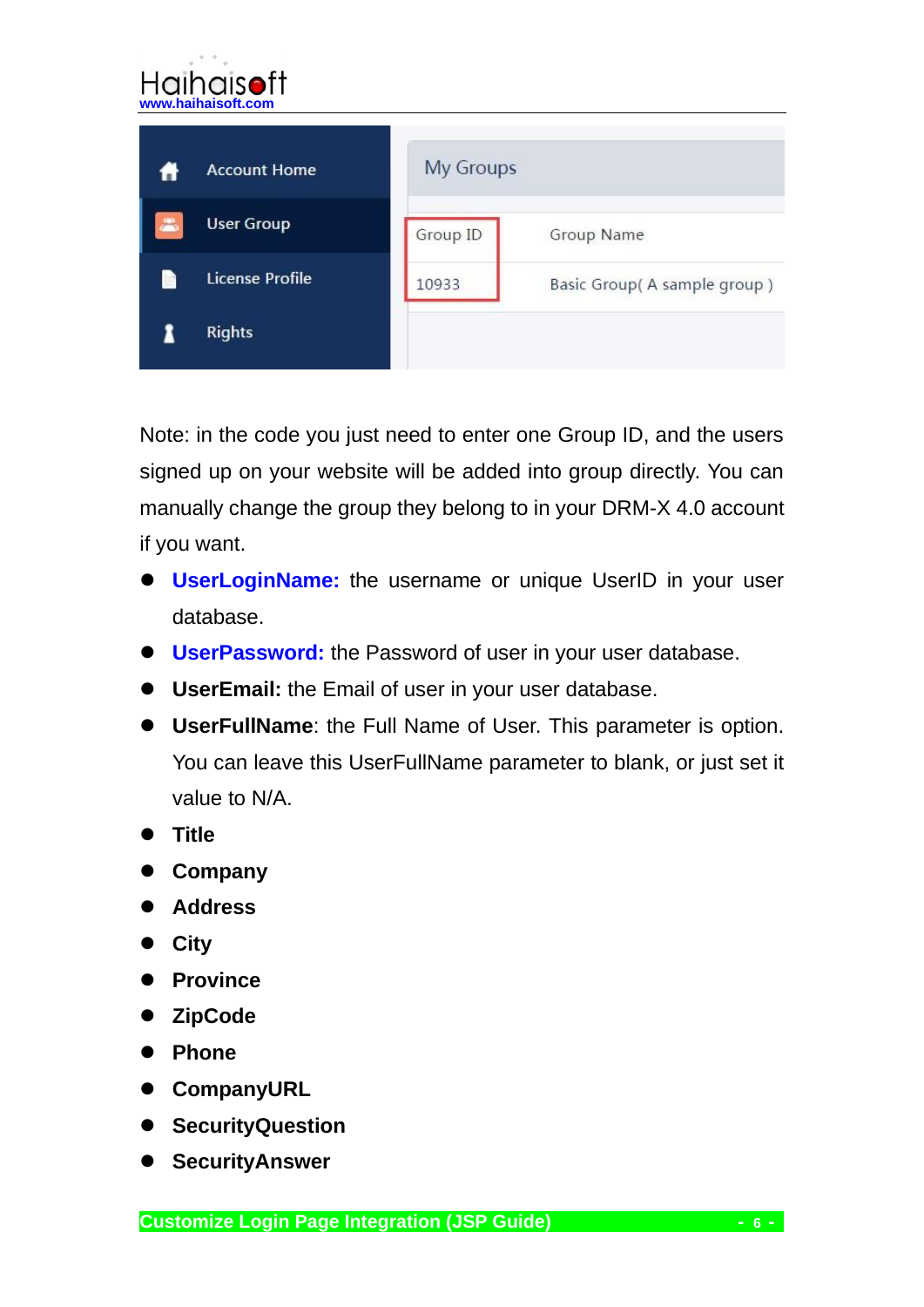- ⚫ **IP:** address of your user which acquire license. You can provide this Parameter, or input N/A.
- ⚫ **Money:** the money amount of your users at DRM-X.com. By default, you can set this value to 0, and manually change the value on DRM-X. (Required field)
- ⚫ **BindNumber:** the number of computers that you allow the users to login and play your content. It is a useful way to prevent your users with sharing their accounts.

By default, you can set this value to '0', and manually change the value on DRM-X 4.0. (Required field)

- ⚫ **IsApproved:** Set whether the user is approved immediately after they register. Please set "yes" if you approve user to login, otherwise set "no". The default value should be "yes"
- ⚫ **IsLockedOut:** Set whether the user is locked out immediately after they register. Please set "yes" if you want to lock out user, otherwise set "no". The default value should be "no"

# <span id="page-6-0"></span>**Download Sample Code**

You can download the sample pages by clicking the link below: [https://www.drm-x.com/download/DRM-X\\_4.0\\_Integration/DRM-X\\_4.](https://www.drm-x.com/download/DRM-X_4.0_Integration/DRM-X_4.0_Synchronize_User_Integration_JSP.zip) [0\\_Synchronize\\_User\\_Integration\\_JSP.zip](https://www.drm-x.com/download/DRM-X_4.0_Integration/DRM-X_4.0_Synchronize_User_Integration_JSP.zip)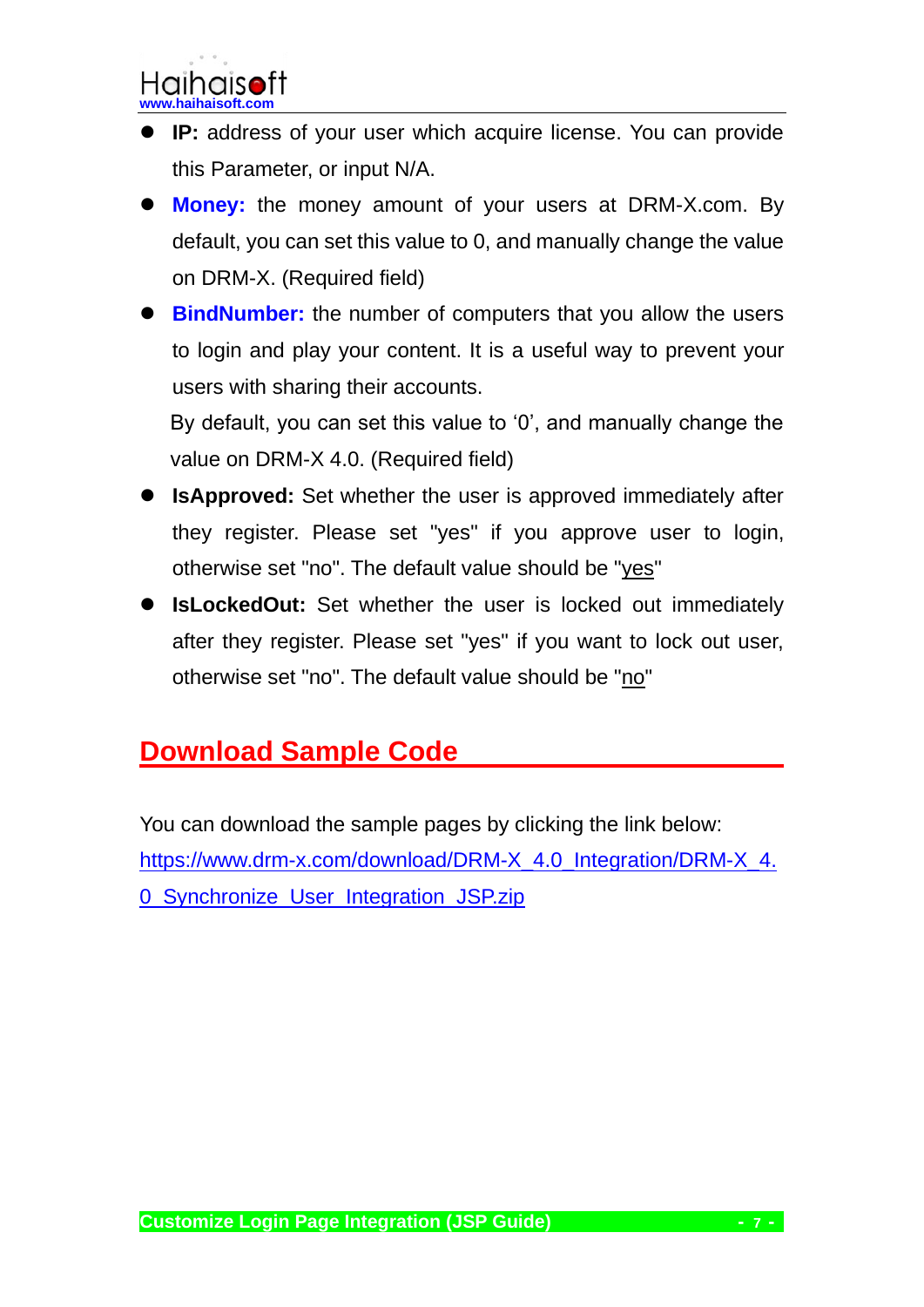#### <span id="page-7-0"></span>**Related Tutorials**

- ⚫ [DRM-X 4.0 Customize Login Page Integration \(JSP Guide\)](https://www.drm-x.com/download/DRM-X_4.0_Integration/DRM-X_4.0_Custom_Login_Page_Integration_JSP.pdf)
- ⚫ [DRM-X 4.0 Synchronize User Integration \(PHP Guide\)](https://www.drm-x.com/download/DRM-X_4.0_Integration/DRM-X_4.0_Synchronize_User_Integration_PHP.pdf)
- ⚫ [DRM-X 4.0 Customize Login Page Integration \(PHP Guide\)](https://www.drm-x.com/download/DRM-X4.0_Custom_Login_Page_Integration_PHP.pdf)
- **[DRM-X 4.0 Synchronize User Integration \(ASP.net VB Guide\)](https://www.drm-x.com/download/DRM-X_4.0_Integration/DRM-X_4.0_Synchronize_User_Integration_VB.pdf)**
- ⚫ [DRM-X 4.0 Customize Login Page Integration \(ASP.net VB Guide\)](https://www.drm-x.com/download/DRM-X_4.0_Integration/DRM-X_4.0_Custom_Login_Page_Integration_VB.pdf)
- ⚫ [DRM-X 4.0 Synchronize User Integration \(ASP.net C# Guide\)](https://www.drm-x.com/download/DRM-X_4.0_Integration/DRM-X_4.0_Synchronize_User_Integration_C.pdf)
- ⚫ [DRM-X 4.0 Customize Login Page Integration \(ASP.net C# Guide\)](https://www.drm-x.com/download/DRM-X_4.0_Integration/DRM-X_4.0_Custom_Login_Page_Integration_C.pdf)